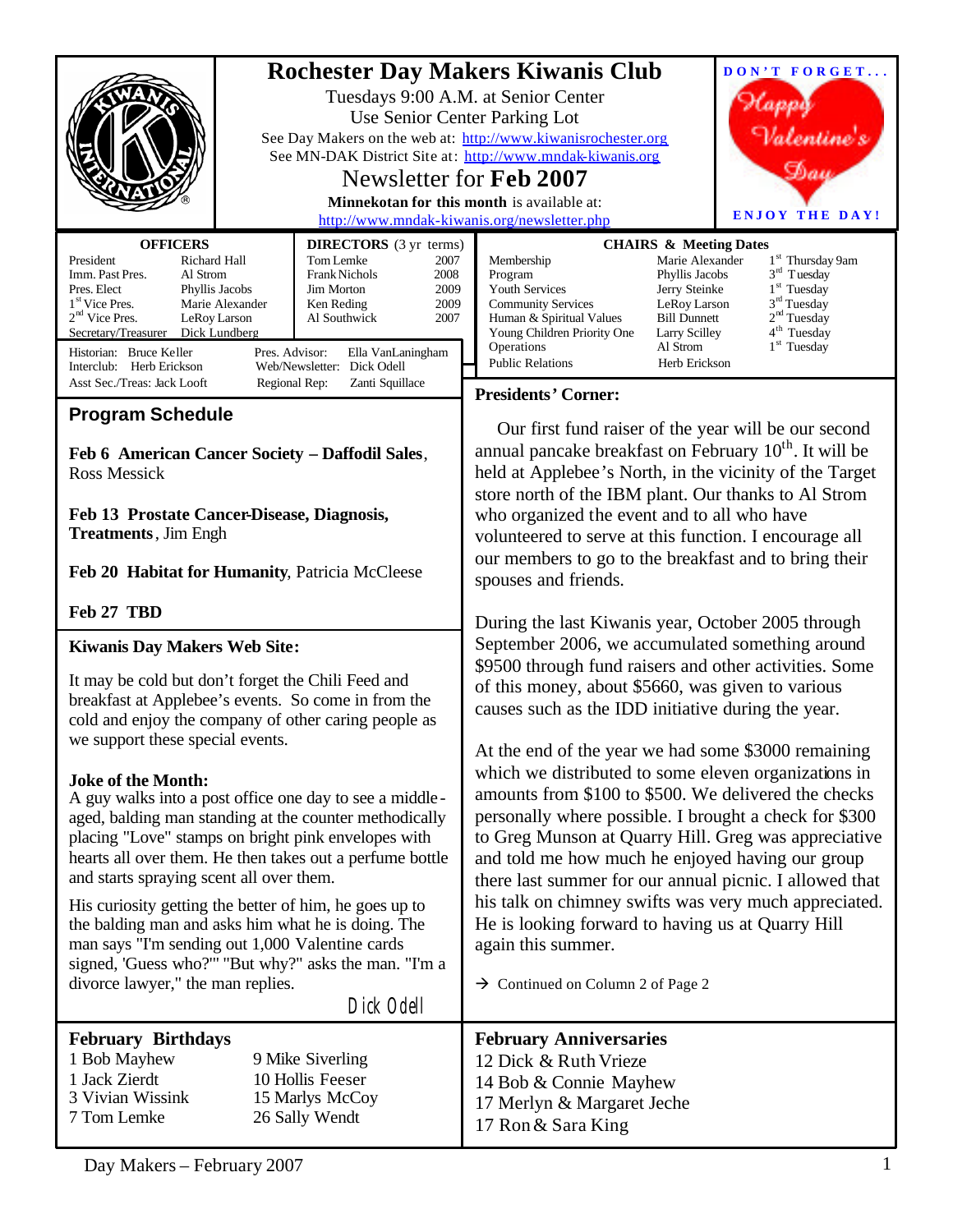### **Secretary/Treasurers Report - Jan'07**

| <b>Bank Balance 12/31/06:</b>  | \$18,003.98             |
|--------------------------------|-------------------------|
| <b>Administrative Account:</b> | \$13,572.27             |
| Service Account:               | \$4,044.63              |
| Hockey/YCPO:                   | 144.60<br>$\mathcal{S}$ |
| <b>Bike Repair:</b>            | 242.48<br>S.            |

**Day Makers on leave:** Ron King, Sara King, Rosalie Rusovick

**December Service Hour Statistics:** 1,098 hours by 60 members, 73% Participation.

#### **January 16th, 2007 Board Meeting Highlights:**

The board accepted the recommendation of the Presidents committee and will distribute funds from the service account as follows:

| Channel One                           | \$300 |
|---------------------------------------|-------|
| IDD                                   | 500   |
| <b>Adaptive Floor Hockey</b>          | 200   |
| <b>Interfaith Hospitality Network</b> | 250   |
| <b>Olmsted County History Center</b>  | 150   |
| Quarry Hill Nature Center             | 300   |
| Salvation Army of Rochester           | 250   |
| CCR&R                                 | 300   |
| Feeding the Children International    | 450   |
| <b>YMCA Camp Olson</b>                | 100   |
| Christmas Anonymous                   | 200   |
| Total                                 |       |

Herb Erickson is seeking a solution to our storage issue.

Plans for Pancake Breakfast at Applebee's on Feb 10 are progressing.

Jerry Kratz will coordinate the March  $3<sup>rd</sup>$  Chili Feed for our club. It is the Rochester Golden K Clubs year to lead the five club effort to support the Rochester Senior Center.

Two members are doing tax assistance in Dodge County this year. The board recommended that the secretary record their hours the same as if they were in Olmsted County.

### **COMMITTEE REPORTS**

**Program**- Scheduling February programs

**Operations**- Committee is getting the other Rochester clubs and the Century Key Club involved in selling tickets to the Applebee's fundraiser. We will try the Wendy's fundraiser in the near future.

**Community Service**- Chili Feed in March. Switch IHN to this committee from H&SV. Chair needs to know timeline of committee's projects.

**Human & Spiritual Values**- The committee needs a better way of being informed of members who are ill.

**YCPO**- Full sign-up for Souper Bowl Saturday Jan 27. First meeting soon for parent-child fair at Rochester Fest.

**Youth Services**- The family of Fred Buechler will be invited to a meeting where a Minnesota-Dakota District Foundation Life Fellow will be presented in his honor.

**IDD**- Dick Hall, Richard Lundberg, and Larry Scilley were appointed to select the next recipient of a Hixson Fellow award.

**Key Club**- Members who interclub at Key Club meetings should inform interclub chair Herb Erickson.

Richard Lundberg, Secretary/Treasurer

**President's Corner**: (continued from page 1)

We should also recognize that the Day Makers provide our most valuable services of time to the community. We are a group that can contribute hours during the work week when members of other Kiwanis clubs cannot. Last year we contributed some 9503 hours of service. If we were to estimate a dollar value of our service, even at the presumed new minimum wage rate of \$7.25 per hour, we would have contributed close to \$79,000 to various organizations and causes in the community. We know that some of these organizations could not continue to offer the services that we support if they had to pay for them. It gives me a good feeling to know that we are making our world a little better place to live because of our service to the community.

 Finally, I want to encourage all of our members to recruit new members. With Carolyn Heyne leaving to take care of her grandchild, we are down one member for the year. We have a great club and it can sell itself to people who attend a couple of meetings.

Dick Hall